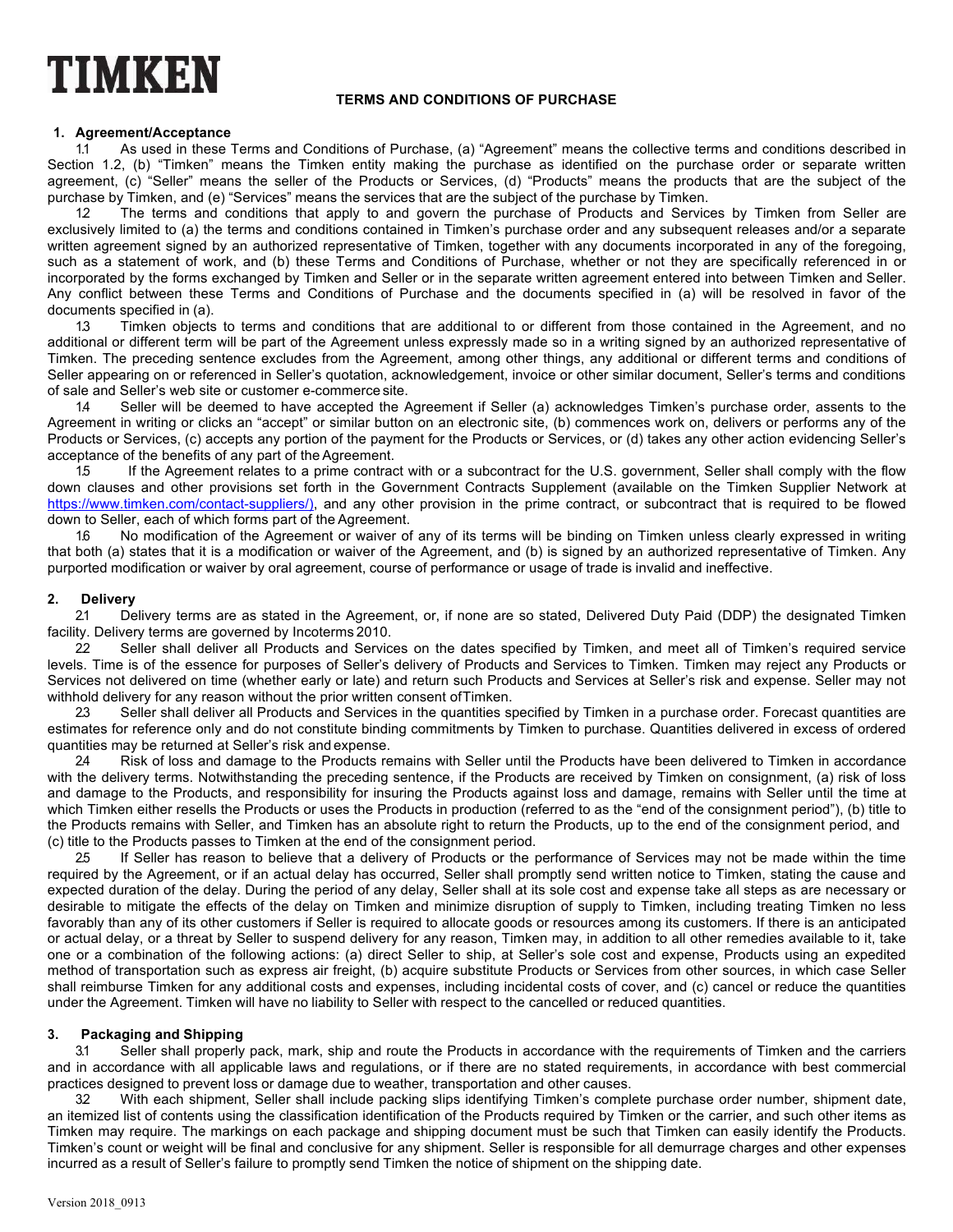#### **4. Prices and Payment**

4.1 Prices for the Products and Services are as set forth in the Agreement. The price as so determined is the sole amount payable by Timken to Seller or any third party for the purchase of the Products or Services, and Seller shall be solely responsible for, among other things, (a) costs of raw materials, supplies or manufacture, (b) duties or similar charges, (c) insurance premiums, (d) salaries or benefits of employees, or (e) handling, packaging, shipping or storage costs. No increases or surcharges to pricing will be effective without Timken's prior written consent.

42 The price includes all applicable federal, state, provincial and local taxes other than sales or value added taxes. Seller shall issue invoices for any sales or value added taxes that Seller is required by law to collect from Timken, in a form sufficient to permit Timken to make appropriate deductions for income tax purposes. Seller shall provide Timken with all information and documentation required under local law to enable Timken to recover any sales, value added or similar turnover taxes.

4.3 Seller may not send invoices earlier than the date of receipt at Timken's facility of Products or completion of Services or, in the case of consignment, the end of the consignment period as defined in Section 2.4. All invoices must include Timken's complete purchase order number and have all necessary or required bills of lading and other shipping receipts and documents attached.

4.4 Payment terms in respect of undisputed invoices are as stated in the Agreement, or, if none are so stated, net 60 days. Any payment or discount period will be calculated from the date of receipt by Timken of an accurate and properly prepared invoice (including all required supporting documents).

4.5 In addition to any right of setoff or recoupment provided by law or equity, all amounts due to Seller shall be considered net of indebtedness of Seller and its affiliates to Timken and its affiliates, and Timken shall have the right to set off against or to recoup from any amounts due to Seller and its affiliates from Timken and itsaffiliates.

#### **5. Changes**

5.1 Timken may require Seller to implement changes to the specifications, design, quantities and delivery schedules of the Products, the description, specifications, amount and scheduling of the Services, and other requirements under the Agreement. Seller shall promptly implement such changes. Seller shall make its claim, if any, for equitable adjustment of the price or delivery schedules resulting from such changes in writing to Timken within 5 business days after receiving Timken's instructions to implement the changes, failing which Seller will be deemed to have waived, and Timken will have no liability for, any such claims. Timken will equitably determine any adjustment in price or delivery schedules resulting from such changes. To assist in Timken's determination of any equitable adjustment in price or delivery schedules, Seller shall, upon Timken's request, promptly provide additional information to Timken, including documentation of changes in Seller's cost of production and the time to implement such changes. Timken and Seller will work to resolve any disagreement over the adjustment, but throughout the resolution process and thereafter, Seller shall continue performing under the Agreement, including the manufacture and delivery of Products, the performance of Services and the prompt implementation of the required changes.

#### **6. Property of Timken**

6.1 "Timken Property" includes any tooling, gauging, equipment, patterns, Timken Material or other property that Timken directly or indirectly furnishes to or purchases from Seller, or for which Timken directly or indirectly gives reimbursement to Seller. "Timken Material" means any raw materials, components, supplies or other materials provided by Timken to be used by Seller in manufacturing the Products or performing the Services, and includes any scrap generated from operations on such materials (but excludes material which is the subject of an actual invoiced sale from Timken to Seller and for which Seller has actuallypaid).

62 Timken Property is and will remain the property of Timken, and will be held by Seller on a bailment basis. Seller waives any lien or other rights that Seller might otherwise have with respect to any item of Timken Property, for work performed on or utilizing such property or otherwise.

6.3 While Timken Property is in Seller's possession or control (including while in the possession of Seller's agents and subcontractors), Seller bears the risk of loss, theft, damage and destruction to Timken Property and will be responsible for the cost of repairing or replacing any Timken Property that is lost, stolen, damaged or destroyed. Seller shall maintain insurance sufficient to cover such risks. Without limiting the generality of the foregoing, Seller shall replace, by purchasing from Timken at Timken's then current prices, any Timken Material lost or damaged through spoilage, breakage, defective workmanship of Seller, or any other reason.

6.4 Seller shall use the Timken Property only for the purpose of fulfilling its obligations under the Agreement, and in compliance with Timken's and the manufacturer's instructions. Seller shall not sell or offer to sell to any third party any products made with Timken Property, except with Timken's prior written consent.

6.5 Seller shall regularly inspect the Timken Property and maintain it in good condition, working order and repair, at no additional cost to Timken, and conspicuously mark the Timken Property as being the property of Timken. Seller shall not (a) commingle the Timken Property with the property of Seller or of any third person, (b) move the Timken Property from Seller's facility to which the property was originally delivered, or provide or furnish the Timken Property to any third party, (c) sell, lend, rent, encumber, pledge, lease, transfer or otherwise dispose of the Timken Property, (d) assert or allow any person claiming an interest through Seller to assert any lien (including a mechanics' or suppliers' lien) or claim of ownership in the Timken Property, or (e) regard the Timken Property or allow the Timken Property to be regarded as real property or fixtures.

6.6 Timken may make public filings (including UCC-1 filings) to provide notice of Timken's ownership of the Timken Property, and Seller shall cooperate with Timken in connection with suchfilings.

6.7 Timken makes no express or implied warranty or representation as to the fitness (generally or for any particular purpose), condition, merchantability, design or operation of any item of Timken Property. Timken will not be liable to Seller for any loss, damage, injury or expense of any kind or nature caused directly or indirectly by the Timken Property or use of the Timken Property.

6.8 Upon Timken's request, Seller shall promptly release or deliver the Timken Property to Timken at no charge to Timken, failing which; Timken may enter Seller's premises upon reasonable notice and take possession of the Timken Property.

#### **7. Quality**

7.1 Seller shall promote continuous quality improvement and shall comply with Timken's required quality control standards for the manufacturing, packaging and shipping processes for the Products and the provision of the Services, including the procedures contained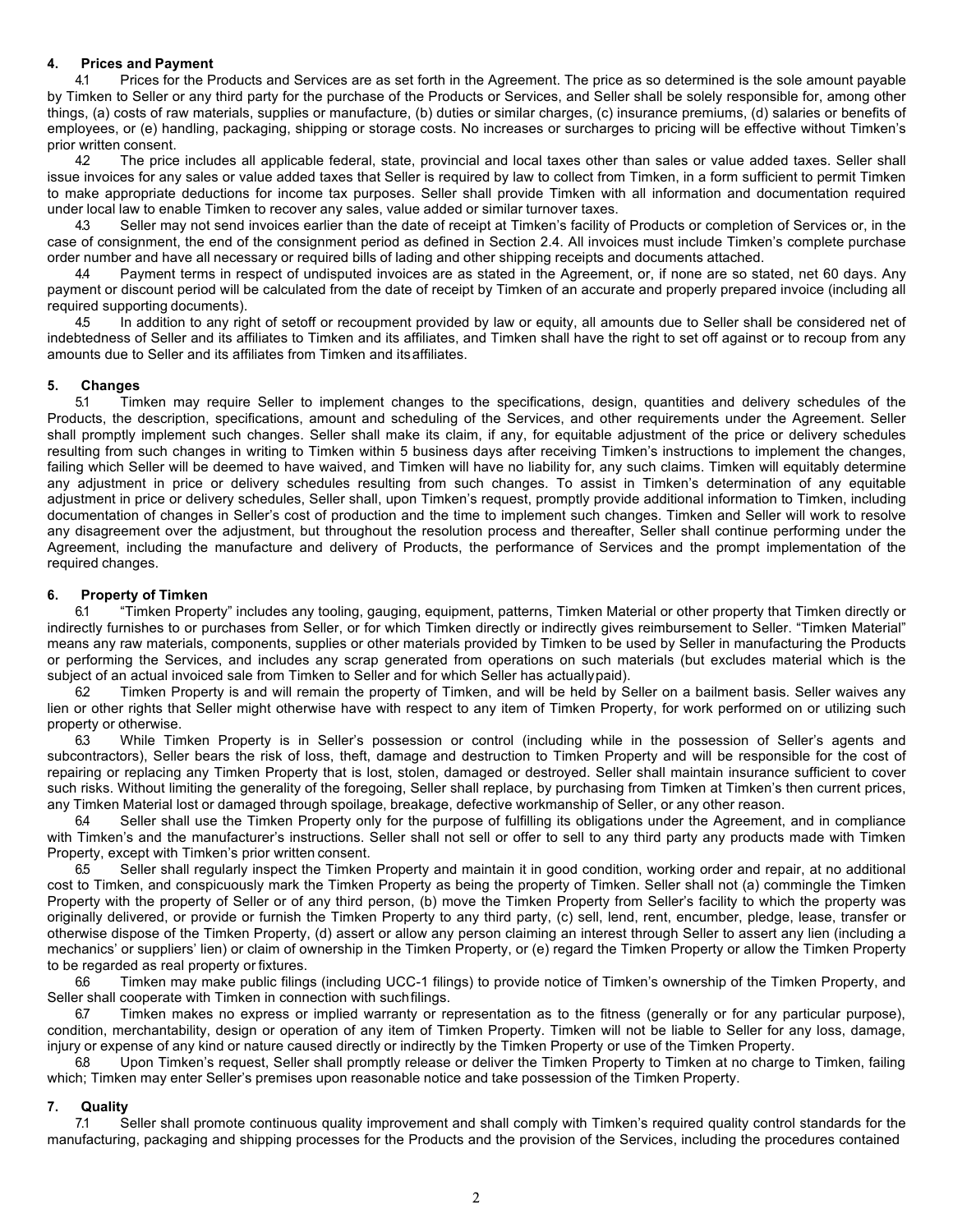in Timken's Supplier Requirements Manual (as amended from time to time), and Seller shall periodically check the Supplier Requirements Manual for changes. The Supplier Requirements Manual forms part of the Agreement and is available electronically at http://tsn.timken.com/TimkenSupplierQualityManual.

7.2 In performing its obligations hereunder, Seller may not, without Timken's written consent, (a) change the method or place of manufacture of any Products or the provision of any Services, (b) substitute material from any other source for Timken Material or alter the physical or chemical properties of Timken Material, except in accordance with applicable Timken specifications, or (c) otherwise change the materials, processes or sub-suppliers used in the manufacture of any Products or the provision of any Services. Any requested change must follow a process to determine acceptability, detailed on Timken Supplier Network (http://tsn.timken.com/sqdpro.asp).

7.3 Seller shall not subcontract its obligations under the Agreement. Any attempted subcontract will be void, unless Timken has given its prior written consent to such subcontract. In any event, Seller shall remain liable for in respect of all subcontracted obligations.

7.4 While performing any Services at Timken's facilities, Seller shall comply with Timken's rules and policies, including any environmental, health and safety rules and policies.

# **8. Right to Inspect and Audit**

Seller will permit Timken and its representatives, consultants and customers to enter Seller's facilities at reasonable times to inspect the facilities, the Timken Property and Seller's records with respect thereto, and to inspect and test any goods, inventories, workin-process, materials, machinery, equipment, tooling, fixtures, gauges and other items and processes related to Seller's performance of the Agreement. Seller shall cooperate in any such inspection. No such inspection will constitute acceptance by Timken of any work-inprocess or finished goods.

82 Seller will permit Timken and its representatives and consultants to enter Seller's facilities at reasonable times to audit and review all relevant books, records, financial statements, relevant time and material data, receipts and other related data, policies and procedures, in order to (a) assess Seller's ongoing ability to perform its obligations under the Agreement, and (b) substantiate any charges and other matters under the Agreement. Seller shall maintain and preserve all such documents for a period of 3 years following final payment under the Agreement, and shall cooperate in any such audit or review.

8.3 Such inspections, audits and reviews will be conducted at Timken's expense, unless Timken discovers material noncompliance by Seller, in which case Seller shall, in addition to fully correcting the non-compliance, reimburse Timken for the costs and expenses incurred in connection with that review and thenext.

#### **9. Non-conforming Products and Services**

9.1 Timken may, but is not required to, inspect the Products upon arrival, and the Services upon completion.

92 If Timken reasonably suspects non-conformance from its inspection of Products prior to acceptance, and if the Products are needed by Timken for urgent production, Seller shall promptly dispatch a rapid inspection team to the location where the Products are stored to inspect the Products to verify the non-conformance, or procure the services of a third party inspection service to perform such inspection to verify the non-conformance, with the cost of such service to be borne by Seller.

9.3 If Timken rejects, on any reasonable basis, any Products or Services as non-conforming, Timken may take one or a combination of the following actions: (a) reduce the quantity of Product and Services ordered under the Agreement by the quantity of nonconforming Products and Services, and have Seller promptly issue a refund or credit to Timken for the purchase price associated with the reduced quantity (or, if Seller does not do so, to debit Seller for the same amount), (b) require Seller to repair, replace or re-perform the non-conforming Products and Services, and (c) accept the non-conforming Products or Services and have Seller promptly reduce the purchase price by or issue a credit or refund in an amount Timken reasonably determines to be the amount by which the value of the nonconforming Products or Services has been diminished (or, if Seller does not do so, to debit Seller for the same amount). Seller shall promptly pay or reimburse Timken for all costs incurred to inspect, sort, test, rework, replace, return, store or dispose of non-conforming Products, or otherwise associated with the discovery of non-conformance (whether initiated by Timken via issuance of an 8D DMR in Timken's Global Quality Tracking System (GQTS) or otherwise).

Timken will hold non-conforming Products for 48 hours (or a shorter period if reasonable under the circumstances) from Timken's notice of rejection. If Seller does not inform Timken in writing of the manner in which Seller desires that Timken dispose of the non-conforming Products within that time, Timken may dispose of the non-conforming Products in any manner it sees fit without liability to Seller, including arranging for shipment of the non-conforming Products back to Seller at Seller's expense. Seller shall bear all risk of loss and damage to non-conforming Products.

9.5 None of the following will constitute acceptance by Timken of non-conforming Products or Services, limit or impair Timken's right to exercise any of its rights and remedies under the Agreement or applicable law, or relieve Seller of its obligations (including warranty obligations) under the Agreement: (a) Timken's inspection of or failure to inspect the Products or Services, (b) Timken's failure to reject non-conforming Products or Services following receipt, and (c) Timken's payment for or use of the Products or Services.

#### **10. Warranties**

10.1 Seller represents and warrants that the Products and their components will (a) conform to the most updated version of drawings provided by or approved by Timken, (b) meet and perform in accordance with Timken specifications and requirements, (c) be of new manufacture and of the highest quality, (d) be free from defects in design, workmanship and material, (e) be of merchantable quality and fit for their intended purposes, and (f) comply with all applicable laws, regulations and standards.

10.2 Seller represents and warrants that the Services will (a) conform to Timken's specifications and requirements, (b) be of the highest quality, and (c) be performed to the highest professional and workmanlike standards and in compliance with all applicable laws, rules, regulations and standards.

10.3 In respect of software that is incorporated in or forms a part of the Products or Services, Seller represents and warrants that such software will not contain any software intentionally designed to impair, disrupt, disable, harm or impede operation.

10.4 Upon a breach of any warranty in the Agreement, Seller shall promptly, at its sole cost and expense, (a) repair or remedy the defect or other failure, replace the affected Products, re-perform the affected Services or, at Timken's option, provide a refund to Timken for any affected Products and Services, and (b) reimburse and otherwise compensate Timken for all of its direct, indirect, special, incidental, punitive and consequential damages, including recall costs, line shut-down costs and lost or anticipated profits and revenues.

10.5 Seller's representations and warranties and all associated remedies will benefit and be enforceable by Timken's successors, assigns and customers and by the users of the Products or Services.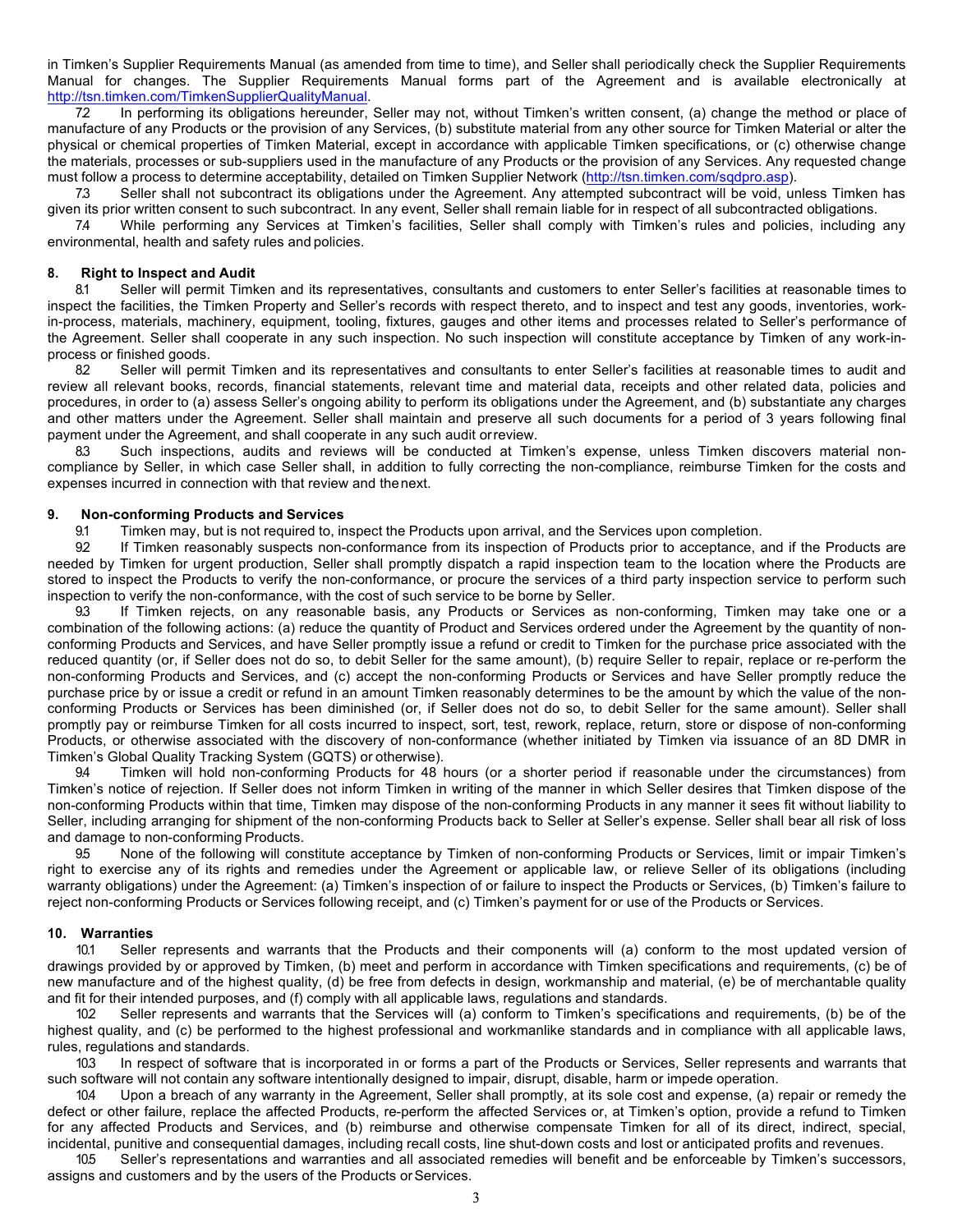#### **11. Intellectual Property**

11.1 Seller represents and warrants that the Products and Services, and the manufacture, sale, use and provision of the Products and Services do not and will not infringe any trade secrets, patents, trademarks, copyright, design, other intellectual property right or any other right of any third party. Seller further represents and warrants that it has not received any notice from a third party that any of the Products or Services or their manufacture, sale, use or provision anywhere in the world violates or infringes or would violate or infringe the trade secrets or intellectual property or other rights of another. Seller is responsible for the payment of any fees, royalties and other charges necessary to maintain the rights required to fulfill thesewarranties.

11.2 If a third party enjoins or interferes with Timken's use of any Products or Services, then in addition to Seller's other obligations, Seller shall (a) obtain any licenses necessary to permit Timken to continue to use or receive the Products or Services, or (b) replace or modify the Products or Services as necessary to permit Timken to continue to use or receive the Products or Services.

11.3 Nothing in the Agreement is intended or may be construed as a grant or assignment of any license or other right to Seller of any of Timken's (or any of its affiliates') trade secrets or intellectual property or otherrights.

11.4 All deliverables and works of authorship created in the course of performing the Agreement constitute works made for hire and will be the sole and exclusive property of Timken. To the extent that such works do not qualify under applicable law as works made for hire, Seller hereby assigns and agrees to assign to Timken all of its worldwide right and title to, and interest in, any such deliverables and intellectual property rights in such works of authorship. If such assignment is not possible under any applicable law, Seller hereby grants Timken a worldwide, irrevocable, perpetual, royalty-free, transferable, sub-licensable license with respect to such deliverables or works of authorship. Seller further grants Timken a worldwide, irrevocable, perpetual, royalty-free, transferable, sub-licensable license with respect to any intellectual property rights in the deliverables which arose outside the scope of the Agreement but are necessary for Timken to exercise its rights in the deliverables as reasonably contemplated by the Agreement.

11.5 All improvements and developments related to the Products or Services arising out of the efforts of Timken or both Timken and Seller under or in connection with the performance of the Agreement will be owned exclusively by Timken, and Seller shall reasonably cooperate with Timken in confirming that result.

#### **12. Indemnification**

12.1 Seller shall indemnify, defend and hold harmless Timken and its affiliates and their respective directors, officers, employees, agents, representatives and customers against all claims, judgments, decrees, liability, damages, losses, costs and expenses (including actual attorneys' and consultants' fees) that arise out of or relate to (a) any act or omission of Seller or its employees, subcontractors, agents or representatives, (b) the performance of any service or work by Seller or its employees, subcontractors, agents or representatives, or through their presence on Timken's or Timken's customers' premises, (c) the use of the property of Timken or Timken's customer, (d) any breach by Seller of its representations, warranties or obligations under this Agreement, (e) any alleged or actual infringement of the trade secrets or intellectual property or other rights of third parties, (f) Seller-furnished equipment, materials, Products or Services, or (g) any product information, operating instructions, safety information or other information or materials relating to the Products which were created by Seller or provided by Seller to Timken or to purchasers or users of the Products. This Section applies to, among other things, claims for injury to or death of persons (including employees of Seller, Timken or third parties) or damage to any property (including property of Seller, Timken or third parties), and regardless of whether claims arise under tort, negligence, contract, warranty, strict liability or any other legal theory.

12.2 Seller intends that its indemnification obligations for claims related to or brought by anyone directly or indirectly employed by Seller or its subcontractors will not be limited by any provision of any workers' compensation act, disability benefits act or other employee benefit act, and Seller hereby waives immunity under such acts to the extent they would bar recovery under or full enforcement of Seller's indemnification obligations. With respect to the State of Ohio, this waiver applies to Section 35 Article II of the Ohio Constitution and Ohio Revised Code Sec. 4123.74.

#### **13. Insurance**

13.1 Seller shall carry the following insurance at its own cost, with no less than the limits indicated (unless otherwise specified by Timken in writing), to cover all of Seller operations: (a) workers compensation insurance for all its employees and sub-contracted employees to the full extent required by law; (b) primary comprehensive general liability insurance including products and completed operations coverage to a combined single limit of US\$1,000,000.00 for bodily injury and property damage claims arising out of any one occurrence; (c) primary commercial automobile liability insurance to a combined single limit of US\$1,000,000.00 for bodily injury and property damage claims arising out of any one accident; (d) umbrella or excess liability insurance to a combined single limit of at least US\$2,000,000.00 in the aggregate in excess of the primary comprehensive general liability and primary commercial automobile liability insurance coverage indicated above; (e) for providers of consulting and engineering services - errors and omissions insurance to a combined single limit of US\$1,000,000.00; and (f) any other insurance required by law, reasonably requested by Timken or customary for a supplier in Seller's position. The insurance coverage required by this Section must be with insurance carriers with an A.M. Best rating of A or better. The policies must name Timken as an additional named insured. Upon Timken's request, Seller shall furnish certificates of insurance issued by Seller's insurance carriers evidencing compliance with these requirements, specifying the types of coverage, the policy numbers and the expiration dates, and including a statement that the policies will not be cancelled or altered without Timken receiving at least 30 days' prior notice. In addition, Seller shall exhibit to Timken satisfactory proof of full compliance by Seller with all the terms of the applicable workers' compensation law, including payment of all premiums, as it affects Seller's employees, prior to commencing any work hereunder. If Seller does not maintain the required insurance, Timken may, at its option, procure the insurance for Seller and charge Seller for the costs. Seller shall also ensure that any permitted assignee or subcontractor maintains insurance in the same manner as required for Seller. The furnishing of certificates of insurance and purchase of insurance do not limit or release Seller from Seller's obligations and liabilities under the Agreement.

## **14. Confidentiality**

14.1 "Confidential Information" means the confidential information of Timken and its affiliates concerning the Agreement, the Products, the Services or the business of Timken and its affiliates, that Seller comes to know through disclosure by Timken or otherwise.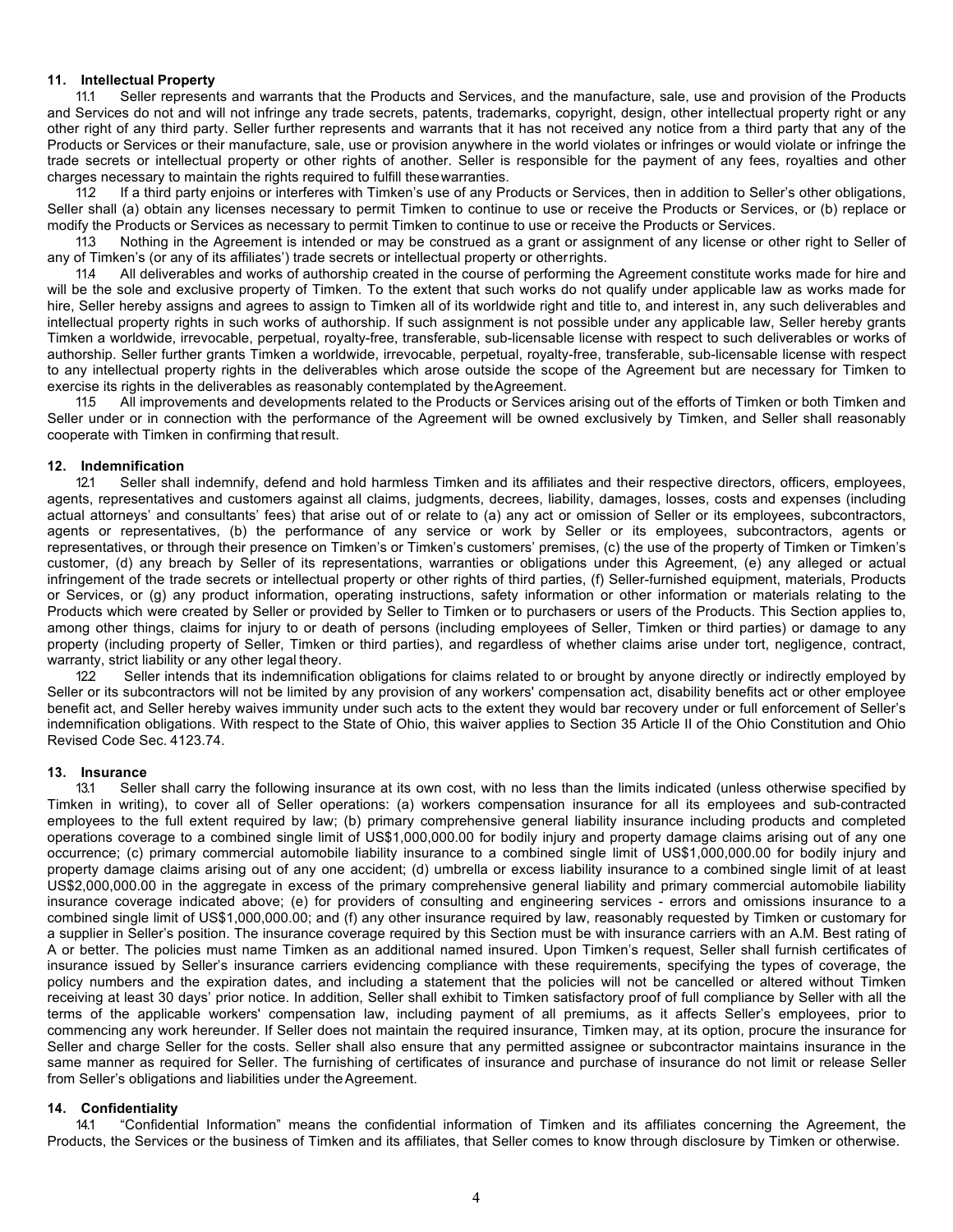Confidential information includes data, designs, drawings, specifications, know-how, trade secrets, the terms of any purchase order and other confidential technical or business information.

142 Seller (a) shall not disclose Confidential Information to any third party, except to those of its employees who have a need to know in order for Seller to fulfill its obligations under the Agreement and who have undertaken obligations of confidentiality and non-use no less protective than those binding on Seller under the Agreement, (b) shall protect the Confidential Information by using the same degree of care that it uses to protect its own confidential information of a similar nature (but not less than reasonable care), (c) shall not use the Confidential Information for any purpose other than to fulfill its obligations under this Agreement, and (d) shall return or destroy and certify destruction of all Confidential Information at Timken's request.

14.3 If any work is subcontracted in accordance with the Agreement, Seller shall require a similar confidentiality agreement from such subcontractors, but shall remain responsible for any breach by suchsubcontractors.

#### **15. Termination for Cause by Timken**

15.1 Timken may terminate, in whole or in part, the Agreement or any purchase order issued under the Agreement, without liability to Seller, by notifying Seller in writing upon any of the following events: (a) Seller repudiates, breaches or threatens to breach any of the terms of the Agreement, (b) Seller sells or offers to sell a material portion of its assets, (c) there is a change in the control of Seller, (d) Seller becomes the subject of statutory or court-supervised proceedings in bankruptcy, receivership, liquidation, dissolution, reorganization or other similar proceedings, or (e) Seller has all or a substantial portion of its assets made subject to attachment by creditors or confiscation by government authorities. Seller shall reimburse Timken for all costs and damages incurred by Timken in connection with any of the foregoing whether or not the Agreement is terminated, as well as in connection with any termination, including all attorneys' fees.

15.2 In the event of a termination pursuant to Section 15.1, Seller shall permit Timken, at Timken's option, to take possession of and title to all or part of Seller's tooling, jigs, dies, gauges, molds, patterns and other equipment that are specially designed or outfitted for the supply of the Products or Services. If Timken exercises such option, Timken shall, within 45 days following delivery of such equipment to Timken, pay to Seller the lower of (i) the net book value (i.e. actual cost less amortization) or (ii) the then current fair market value of such equipment.

#### **16. Termination for Cause by Seller**

16.1 Seller shall not terminate the Agreement unless Timken is in material breach of the Agreement, Seller has notified Timken in writing of such breach and Timken has not cured such breach within a reasonable time (but in any event not less than 60 days) after receiving such written notification.

#### **17. Other Termination**

17.1 Timken may terminate, in whole or in part, the Agreement or any purchase order issued under the Agreement, at any time for its convenience, by notifying Seller in writing. If Timken terminates pursuant to this Section, Timken's sole obligation will be to reimburse Seller for (a) those Products or Services actually shipped or performed and accepted by Timken up to the date of termination, and (b) actual costs incurred by Seller up to the date of termination for unfinished goods which are useable, in merchantable condition and specifically manufactured for Timken and not standard products of Seller. Timken will reimburse the costs in (b) only to the extent such costs are reasonable and properly allocable to the terminated portion of the Agreement, and after first subtracting the reasonable value or cost (whichever is higher) of any goods or materials used or sold by Seller with Timken's written consent. Timken's obligation to reimburse Seller under this Section will not exceed the purchase price in respect of the order (or portion thereof) terminated. All claims by Seller for reimbursement under this Section must be submitted in writing to Timken within 30 days following the order termination date, with sufficient supporting data to permit an audit by Timken. Failure to file a claim within such 30 day period will constitute a waiver by Seller of all claims. Seller shall thereafter promptly furnish any supplemental and supporting information Timken requests.

17.2 Timken will not be liable for, and Seller agrees not to assert that Timken is liable for, any of the following: (a) consequential, incidental, indirect, special and punitive damages; (b) recall costs, line shut-down costs, lost or anticipated profits or revenue or cost of capital; (c) finished Products, work-in-process or materials which Seller fabricates or procures in amounts that exceed those authorized by Timken in purchase orders or releases (but excluding forecast quantities); (d) goods or materials that are in Seller's standard stock or that are readily marketable; (e) claims of Seller's suppliers or other third parties for damages or penalties, and (f) all other losses, damages, liabilities, costs and expenses not expressly set forth in Section 17.1.

17.3 Timken may terminate, in whole or in part, the Agreement or any purchase order issued under the Agreement, by notifying Seller in writing, if it is affected by customer delays, cancellations or other events beyond its reasonable control. Such termination will be without liability or obligation to Timken, including any obligation to reimburse Seller for any materials or work-in-process.

#### **18. Compliance with Laws**

18.1 In the performance of its obligations hereunder, Seller shall comply with all applicable laws, statutes, regulations and ordinances, including the Foreign Corrupt Practices Act and the Fair Labor Standards Act. All applicable contract clauses required by any applicable law, statute, regulation or ordinance (including those set forth in 41 C.F.R. Parts 60-1.4(a) (women and minorities), 60-250.5(a) (covered veterans) and 60-741.5(a) (individuals with disabilities)) are incorporated herein by reference and made a part hereof.

18.2 At Timken's request, Seller shall promptly furnish information relating to the hazardous, toxic or other content or nature of the Products or Services. Prior to, and together with, the shipment of Products, Seller shall furnish to Timken and all carriers sufficient written warning and notice (including appropriate labels on the Products and packaging) of any hazardous material that is an ingredient or a part of any of the Products, together with all special handling instructions, safety measures and precautions necessary to comply with the law or to prevent bodily injury or property damage.

18.3 Where required by Timken or by applicable laws or regulations, Seller shall furnish Material Safety Data Sheets (MSDS) on the materials used in manufacturing the Products or the provision of the Services. MSDS are to be sent to the plant environmental/safety<br>coordinator at the Timken facility to which the Products or Services are delivered. coordinator at the Timken facility to which the Products or Services are delivered.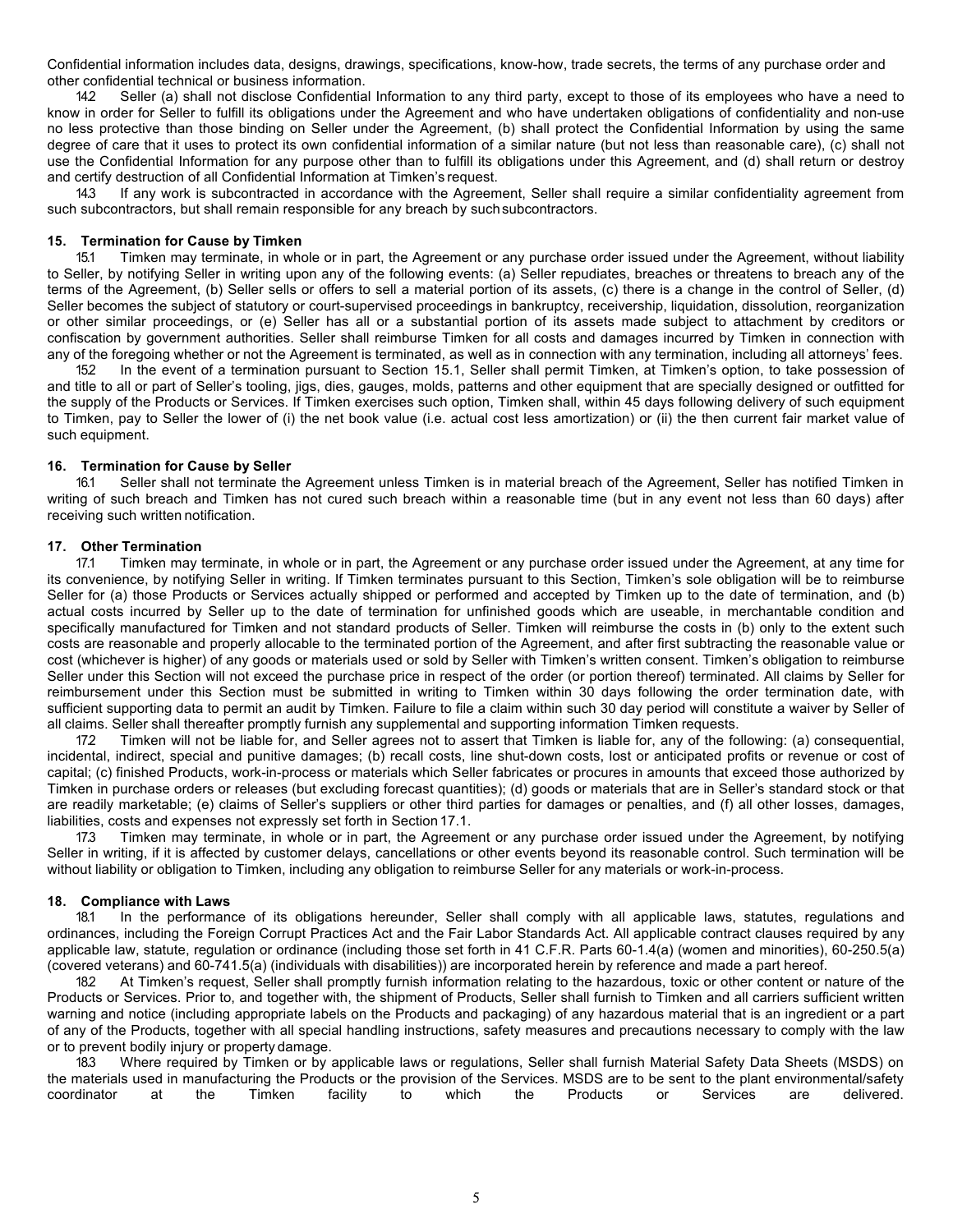#### **19. International Trade and Customs**

19.1 Seller shall comply with all applicable export control laws and regulations, including the Export Administration Regulations. Seller shall not export or re-export any items or technical data furnished by Timken, except with Timken's prior written consent.

192 Timken owns all transferable credits or benefits associated with or arising from the Products, including trade credits, export credits and rights to the refund of duties, taxes and fees.

19.3 Except with prior written permission from Timken's Global Trade Department ("GTD"), Seller shall not (a) file, or cause or permit any third party to file, for duty drawback with customs authorities in respect of the Products or any component thereof, or (b) show, or cause or permit any third party to show, Timken's name as "importer of record" on any customsdeclaration.

19.4 Seller shall provide Timken, in a timely manner, with accurate information, records and documentation relating to the Products, which Timken believes is necessary or desirable to fulfill customs and trade related obligations. This includes import compliance, export compliance, trade preference programs and similar obligations. Seller agrees it will comply with the obligations set out in (i) Trade Data and Customs Requirements for Suppliers and (ii) U.S. Importer Security Filing (10+2), both available http://tsn.timken.com/supplierinfo.asp.

19.5 To the extent the Products are to be imported into the U.S, Seller shall comply with all applicable recommendations or requirements of the U.S. Bureau of Customs and Border Protection's Customs-Trade Partnership Against Terrorism ("C-TPAT") initiative. Where Seller does not exercise control of the manufacturing or transportation of the Products destined for delivery to Timken or its customers in the U.S, Seller shall make C-TPAT security recommendations to its suppliers and transportation providers and condition its relationship with those entities on their implementation of such recommendations. To the extent the products are imported to Timken locations outside of the US, the Seller shall comply with recommendations or requirements for supply chain security based on the individual countries security programs (i.e AEO, NEEC, Golden List, STP, etc.)

19.6 No later than the time of delivery, Seller shall provide Timken with the applicable Export Control Classification Numbers ("ECCNs") of the Products and their components and the Services.

#### **20. Seller Code of Conduct**

20.1 Seller shall comply with Timken's Supplier Code of Conduct (as amended from time to time), and Seller shall periodically check the Supplier Code of Conduct for changes. The Supplier Code of Conduct forms part of the Agreement and is available electronically at https://www.timken.com/contact-suppliers/.

20.2 Timken further expects Seller to adopt a code of ethical business conduct suitable to its business, and conform to such code. The code should establish that Seller shall comply with all pertinent laws and regulations, and should address Seller's policies regarding workplace health and safety, labor standards, protection of the environment and resources, product safety and quality and anti-corruption.

# **21. Data Protection**

 21.1 For purposes of this Section 21: "Data Protection Laws" means all applicable laws that govern the use of data relating to identified or identifiable individuals, including the Data Protection Act 1998, the Privacy and Electronic Communications (EC Directive) Regulations 2003, as amended or replaced from time to time, and the General Data Protection Regulation (EU) 2016/679 (and any implementing laws) to the extent that it is applicable to a party;

"Personal Data" has the meaning given in the Data Protection Laws;

"European Economic Area" consists of the European Union and also Iceland, Liechtenstein and Norway;

"Controller", "Processor", and "Data Subject" shall have the meanings given to them in Data Protection Laws.

 21.2 This Section 21 applies when Seller receives from or on behalf of Timken, as part of the Services or otherwise, Personal Data for which Timken is responsible as a Controller, and in those circumstances Seller is deemed to be acting on behalf of Timken in the capacity of a Processor. The nature and purposes of the processing to be undertaken, the types of personal data, the categories of data subjects involved, and the duration of the processing should be set out in the purchase order or in a separate writing signed by an authorized representative of Timken; or, in the absence of such document, those required for the performance of the contract or naturally required for the development of the commercial relationship between the parties within the limits set by the Data Protection Laws. The Seller shall comply with Seller's obligations under Data Protection Laws at all times when processing Personal Data and shall not, by any act or omission, cause Timken to be in breach of any Data Protection Laws.

21.3 Without limiting Seller's general obligations under Section 21.2, Seller shall:

(A) process any Personal Data solely for the purpose of performing Seller's obligations to Timken and in accordance with Timken's written instructions, unless otherwise required by law, in which case, Seller shall (to the extent permitted by law) inform the Customer of that legal requirement before carrying out the processing;

(B) take all appropriate technical and organizational measures to ensure a level of security for the Personal Data appropriate to the risks to individuals that may result from the accidental or unlawful destruction, loss, alteration, unauthorized disclosure of, or access to the Personal Data;

(C) ensure that all persons authorized to process the Personal Data shall be under obligations of confidentiality;

(D) not transfer any Personal Data to, or allow access to it from, outside the European Economic Area except: (i) upon Timken's prior written consent; (ii) subject to the implementation of all appropriate technical and organizational measures; and (iii) if the transfer is to, or access is from, a state that the EU has not determined to provide an adequate level of protection for the rights and freedoms of data subjects in relation to the processing of personal data, then only upon implementation of such measures and the conclusion of all necessary documents as are required to enable the Customer to comply with Data Protection Laws in relation to such transfer;

(E) not engage a sub-processor or authorize any other third party (other than the Seller's own staff, which staff will be appropriately trained in the handling of Personal Data) to process the Personal Data unless: (i) it has obtained prior written consent from Timken; and (ii) the proposed sub-processor has entered into a contract with the Seller that imposes obligations on the sub-processor equivalent to those imposed on the Seller pursuant to this Section 21;

(F) remain liable for the acts and omissions of its sub-processors as if they were the Seller's own;

(G) provide all necessary assistance and information to enable Timken to fulfill its obligations to respond to any requests from Data Subjects or supervisory authorities in accordance with Data Protection Laws;

(H) permit Timken (either itself or through third party auditors appointed by Timken) to audit the Seller's compliance with these terms upon reasonable notice and provide Timken with reasonable access to Seller's documents, premises, records and systems as may be required for the purposes of such audits;